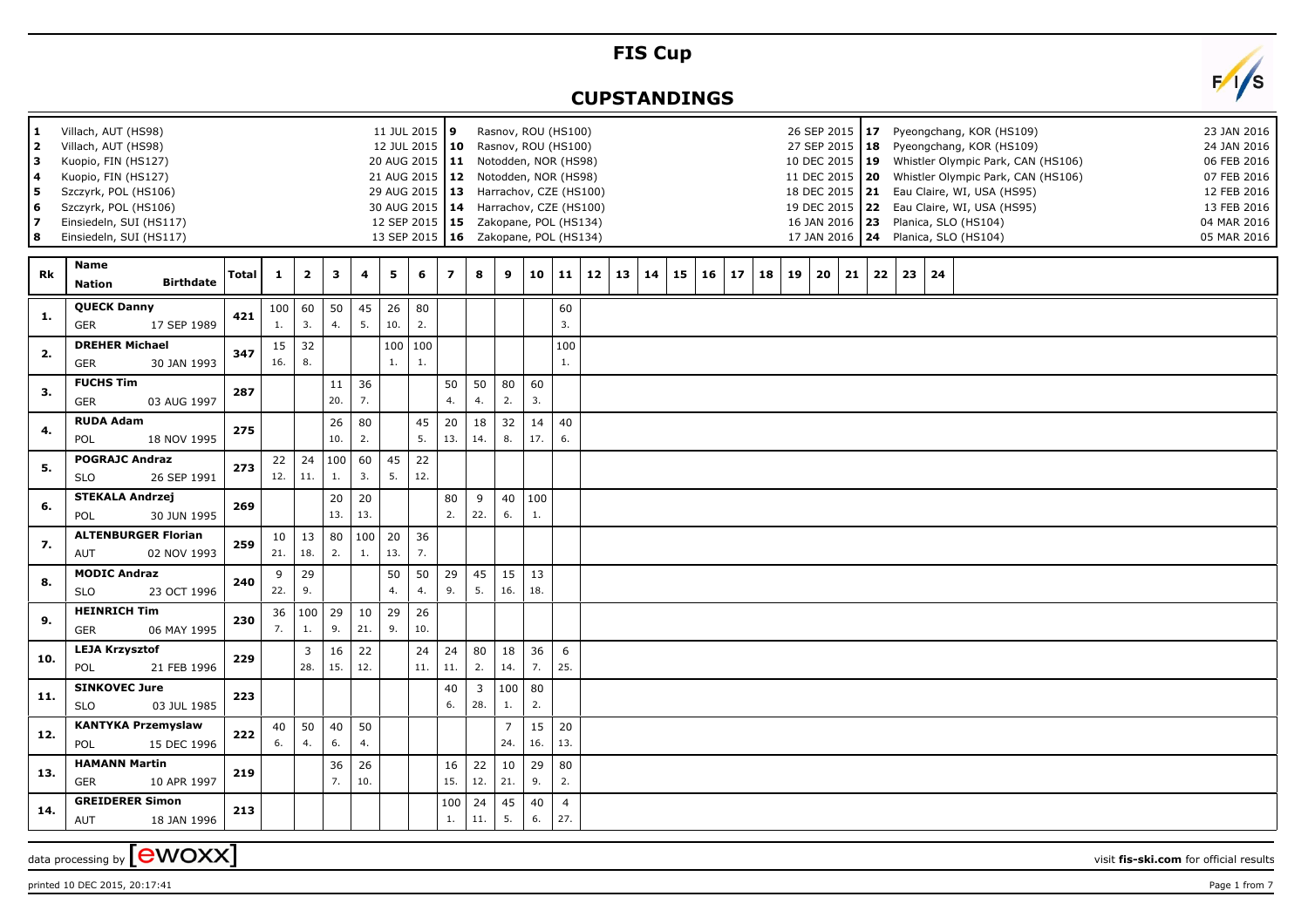| Rk  | Name                                               | Total | $\mathbf{1}$   | $\overline{\mathbf{2}}$ | $\mathbf{3}$   | $\overline{\mathbf{4}}$ | 5              | 6              | $\overline{\phantom{a}}$ | 8              | 9              | 10        | 11       | $12$   13   14 |  | 15 | $16 \mid 17$ | 18 | 19 | 20 | 21 | 22 | 23 | 24 |  |
|-----|----------------------------------------------------|-------|----------------|-------------------------|----------------|-------------------------|----------------|----------------|--------------------------|----------------|----------------|-----------|----------|----------------|--|----|--------------|----|----|----|----|----|----|----|--|
|     | <b>Birthdate</b><br>Nation                         |       |                |                         |                |                         |                |                |                          |                |                |           |          |                |  |    |              |    |    |    |    |    |    |    |  |
| 15. | <b>SIEGEL David</b>                                | 209   |                | 45                      |                |                         |                |                | 18                       | 36             | 60             | 50        |          |                |  |    |              |    |    |    |    |    |    |    |  |
|     | GER<br>28 AUG 1996                                 |       |                | 5.                      |                |                         |                |                | 14.                      | 7.             | 3.             | 4.        |          |                |  |    |              |    |    |    |    |    |    |    |  |
| 16. | <b>HOFER Thomas</b>                                | 198   | 29             |                         |                |                         |                |                | 45<br>5.                 | 32<br>8.       | 36             | 32<br>8.  | 24       |                |  |    |              |    |    |    |    |    |    |    |  |
|     | 28 JAN 1996<br>AUT                                 |       | 9.             |                         |                |                         |                |                |                          |                | 7.             |           | 11.      |                |  |    |              |    |    |    |    |    |    |    |  |
| 17. | <b>PRISLIC Ernest</b><br><b>SLO</b><br>30 SEP 1993 | 193   | 60<br>3.       | $5\phantom{.0}$<br>26.  | 60<br>3.       | 32<br>8.                |                |                |                          |                |                |           | 36<br>7. |                |  |    |              |    |    |    |    |    |    |    |  |
|     | <b>PODZORSKI Lukasz</b>                            |       |                |                         |                |                         | 36             | 32             | 13                       | 40             | 24             | 12        | 26       |                |  |    |              |    |    |    |    |    |    |    |  |
| 18. | 25 JAN 1996<br>POL                                 | 183   |                |                         |                |                         | 7.             | 8.             | 18.                      | 6.             | 11.            | 19.       | 10.      |                |  |    |              |    |    |    |    |    |    |    |  |
| 19. | <b>MUELLER Lukas</b>                               | 149   | 24             | 80                      | 45             |                         |                |                |                          |                |                |           |          |                |  |    |              |    |    |    |    |    |    |    |  |
|     | AUT<br>14 MAR 1992                                 |       | 11.            | 2.                      | 5.             |                         |                |                |                          |                |                |           |          |                |  |    |              |    |    |    |    |    |    |    |  |
| 20. | <b>JARZABEK Dawid</b>                              | 146   | 16             | 26                      | 18             | $\overline{4}$          | 14             | $\overline{7}$ | 29                       | $\overline{4}$ | 22             | 6         |          |                |  |    |              |    |    |    |    |    |    |    |  |
|     | 03 MAR 1999<br>POL                                 |       | 15.            | 10.                     | 14.            | 27.                     | 17.            | 24.            | 9.                       | 27.            | 12.            | 25.       |          |                |  |    |              |    |    |    |    |    |    |    |  |
| 21. | <b>BARTOL Tilen</b>                                | 130   |                |                         |                | 15                      |                |                |                          | 60             | 29             | 26        |          |                |  |    |              |    |    |    |    |    |    |    |  |
|     | 17 APR 1997<br><b>SLO</b>                          |       |                |                         |                | 16.                     |                |                |                          | 3.             | 9.             | 10.       |          |                |  |    |              |    |    |    |    |    |    |    |  |
| 22. | <b>JELAR Ziga</b>                                  | 122   | $\overline{2}$ |                         |                |                         | 80<br>2.       | 15             | 11                       | 14             |                |           |          |                |  |    |              |    |    |    |    |    |    |    |  |
|     | SLO<br>22 OCT 1997                                 |       | 29.            |                         |                |                         |                | 16.            | 20.                      | 17.            |                |           |          |                |  |    |              |    |    |    |    |    |    |    |  |
| 23. | <b>KUKULA Artur</b><br>17 JUL 1992<br>POL          | 120   |                |                         |                |                         | 60<br>3.       | 60<br>3.       |                          |                |                |           |          |                |  |    |              |    |    |    |    |    |    |    |  |
|     | <b>TOROK Eduard</b>                                |       | 80             |                         | 6              |                         |                | 20             |                          | $\overline{7}$ | $\overline{3}$ |           |          |                |  |    |              |    |    |    |    |    |    |    |  |
| 24. | ROU<br>02 MAY 1997                                 | 116   | 2.             |                         | 25.            |                         |                | 13.            |                          | 24.            | 28.            |           |          |                |  |    |              |    |    |    |    |    |    |    |  |
|     | <b>ALAMOMMO Andreas</b>                            |       |                |                         | 14             |                         |                |                |                          |                | 50             | 45        |          |                |  |    |              |    |    |    |    |    |    |    |  |
| 25. | FIN<br>23 DEC 1998                                 | 109   |                |                         | 17.            |                         |                |                |                          |                | 4.             | 5.        |          |                |  |    |              |    |    |    |    |    |    |    |  |
| 26. | <b>BRADATSCH Sebastian</b>                         | 101   |                |                         |                |                         |                |                | 36                       | 29             | 20             | 16        |          |                |  |    |              |    |    |    |    |    |    |    |  |
|     | 08 MAY 1996<br>GER                                 |       |                |                         |                |                         |                |                | 7.                       | 9.             | 13.            | 15.       |          |                |  |    |              |    |    |    |    |    |    |    |  |
| 27. | <b>PEIER Killian</b>                               | 100   |                |                         |                |                         |                |                |                          | 100            |                |           |          |                |  |    |              |    |    |    |    |    |    |    |  |
|     | SUI<br>28 MAR 1995                                 |       |                |                         |                |                         |                |                |                          | 1.             |                |           |          |                |  |    |              |    |    |    |    |    |    |    |  |
| 28. | <b>LACKNER Thomas</b>                              | 96    | 5              |                         |                |                         | 40             | 40             | $10\,$                   | 1              |                |           |          |                |  |    |              |    |    |    |    |    |    |    |  |
|     | 09 APR 1993<br>AUT                                 |       | 26.            |                         |                |                         | 6.             | 6.             | 21.                      | 30.            |                |           |          |                |  |    |              |    |    |    |    |    |    |    |  |
| 29. | SILIH Zak<br><b>SLO</b>                            | 92    |                |                         |                |                         | 24<br>$11. \,$ | 9<br>22.       | 36<br>7.                 | 12<br>19.      |                | 11<br>20. |          |                |  |    |              |    |    |    |    |    |    |    |  |
|     | 07 NOV 1995<br><b>SELL Adrian</b>                  |       |                |                         |                |                         |                |                |                          |                |                |           |          |                |  |    |              |    |    |    |    |    |    |    |  |
| 30. | GER<br>28 APR 1998                                 | 76    |                |                         | 5<br>26.       | 11<br>20.               |                |                | 60<br>3.                 |                |                |           |          |                |  |    |              |    |    |    |    |    |    |    |  |
|     | <b>KAELIN Pascal</b>                               |       | 36             | 40                      |                |                         |                |                |                          |                |                |           |          |                |  |    |              |    |    |    |    |    |    |    |  |
| 30. | SUI<br>11 JAN 1993                                 | 76    | 7.             | 6.                      |                |                         |                |                |                          |                |                |           |          |                |  |    |              |    |    |    |    |    |    |    |  |
|     | <b>BIELA Stanislaw</b>                             |       |                | 15                      | $\overline{4}$ |                         |                | 18             |                          |                | 11             | 24        |          |                |  |    |              |    |    |    |    |    |    |    |  |
| 32. | POL<br>02 APR 1994                                 | 72    |                | 16.                     | 27.            |                         |                | 14.            |                          |                | 20.            | 11.       |          |                |  |    |              |    |    |    |    |    |    |    |  |
| 33. | <b>SCHULER Andreas</b>                             | 69    | $\overline{2}$ | 11                      | 32             | 24                      |                |                |                          |                |                |           |          |                |  |    |              |    |    |    |    |    |    |    |  |
|     | <b>SUI</b><br>30 DEC 1995                          |       | 29.            | 20.                     | 8.             | 11.                     |                |                |                          |                |                |           |          |                |  |    |              |    |    |    |    |    |    |    |  |

data processing by **CWOXX** visit fis-ski.com for official results

 $p$ rinted 10 DEC 2015, 20:17:41  $p$ age 2 from 7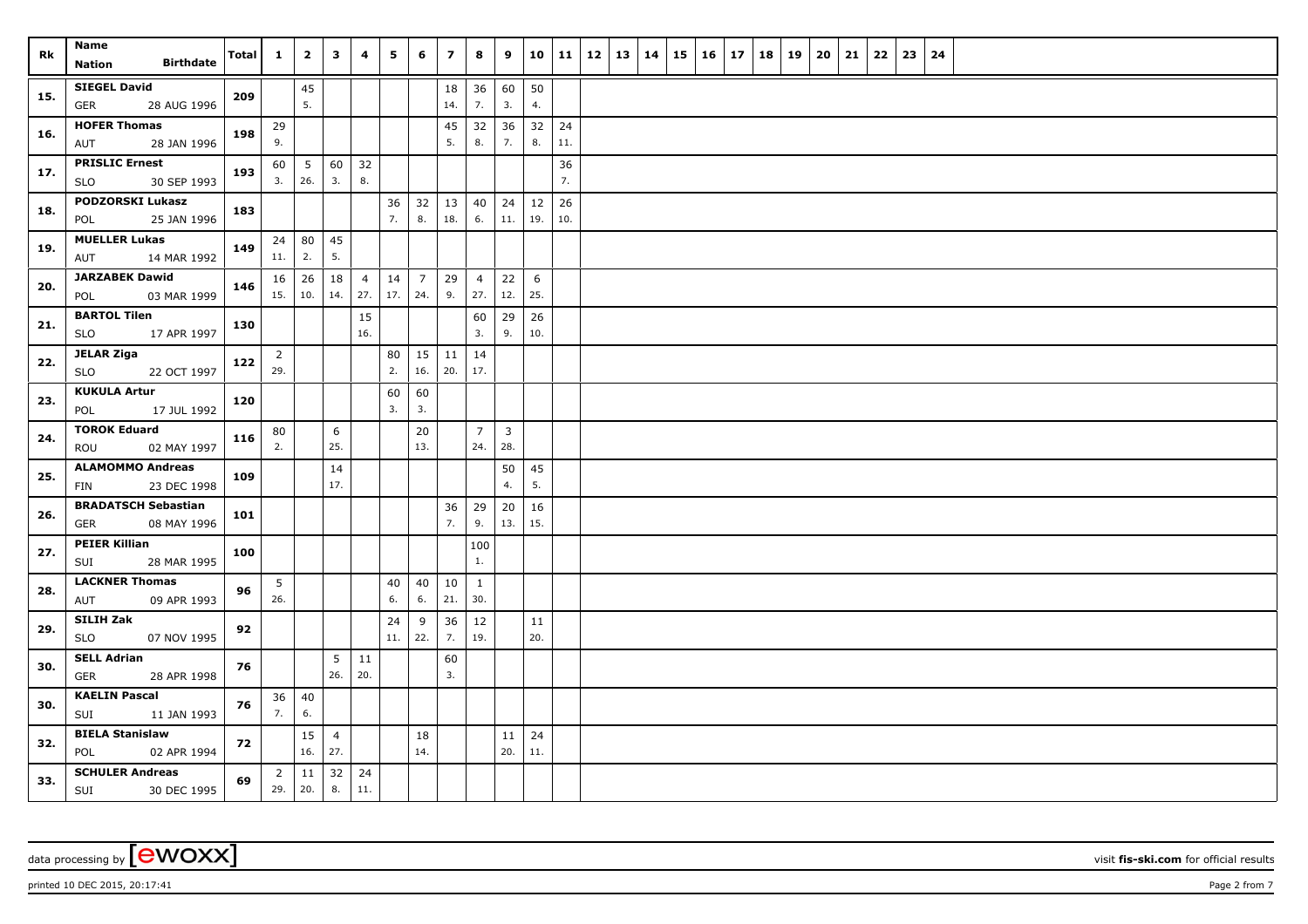| Rk  | Name<br><b>Birthdate</b><br>Nation           | Total | $\mathbf{1}$ | $\overline{2}$        | $\mathbf{3}$ | 4        | 5         | 6         | $\overline{z}$        | 8         | 9              | 10                      | 11             | 12 | 13 | 14 | $15 \mid 16 \mid$ | 17 | 18 | 19 | 20 | 21 | 22 | 23 | 24 |  |
|-----|----------------------------------------------|-------|--------------|-----------------------|--------------|----------|-----------|-----------|-----------------------|-----------|----------------|-------------------------|----------------|----|----|----|-------------------|----|----|----|----|----|----|----|----|--|
|     |                                              |       |              |                       |              |          |           |           |                       |           |                |                         |                |    |    |    |                   |    |    |    |    |    |    |    |    |  |
| 34. | <b>KUS Jan</b><br><b>SLO</b><br>08 MAR 1998  | 67    |              | $\overline{2}$<br>29. |              |          | 32<br>8.  | 15<br>16. | $\overline{2}$<br>29. | 16<br>15. |                |                         |                |    |    |    |                   |    |    |    |    |    |    |    |    |  |
|     | <b>MIETUS Krzysztof</b>                      |       |              | $\overline{2}$        | 12           | 13       |           |           | 16                    | 11        |                | $7\overline{ }$         |                |    |    |    |                   |    |    |    |    |    |    |    |    |  |
| 35. | POL<br>08 MAR 1991                           | 61    |              | 29.                   | 19.          | 18.      |           |           | 15.                   | 20.       |                | 24.                     |                |    |    |    |                   |    |    |    |    |    |    |    |    |  |
| 36. | <b>BIRCHLER Tobias</b><br>SUI<br>29 JUL 1997 | 57    | 19.          | $12 \mid 11$<br>20.   |              |          |           |           | 14<br>17.             | 20<br>13. |                |                         |                |    |    |    |                   |    |    |    |    |    |    |    |    |  |
|     | <b>HAYBOECK Alexander</b>                    |       |              |                       |              |          |           |           |                       |           |                |                         |                |    |    |    |                   |    |    |    |    |    |    |    |    |  |
| 37. | 08 JUL 1995<br>AUT                           | 55    |              | 18<br>14.             |              |          | 18<br>14. | 11<br>20. | 8<br>23.              |           |                |                         |                |    |    |    |                   |    |    |    |    |    |    |    |    |  |
| 38. | <b>MIETUS Grzegorz</b>                       | 50    | 50           |                       |              |          |           |           |                       |           |                |                         |                |    |    |    |                   |    |    |    |    |    |    |    |    |  |
|     | 20 FEB 1993<br>POL                           |       | 4.           |                       |              |          |           |           |                       |           |                |                         |                |    |    |    |                   |    |    |    |    |    |    |    |    |  |
| 38. | <b>VANCURA Tomas</b><br>CZE<br>10 SEP 1996   | 50    | 50<br>4.     |                       |              |          |           |           |                       |           |                |                         |                |    |    |    |                   |    |    |    |    |    |    |    |    |  |
|     | <b>SIEGEL Jonathan</b>                       |       |              |                       |              |          |           |           | 24                    | 26        |                |                         |                |    |    |    |                   |    |    |    |    |    |    |    |    |  |
| 38. | <b>GER</b><br>04 JUL 1998                    | 50    |              |                       |              |          |           |           | 11.                   | 10.       |                |                         |                |    |    |    |                   |    |    |    |    |    |    |    |    |  |
|     | <b>PEDERSEN Robin</b>                        |       |              |                       |              |          |           |           |                       |           |                |                         | 50             |    |    |    |                   |    |    |    |    |    |    |    |    |  |
| 38. | <b>NOR</b><br>31 AUG 1996                    | 50    |              |                       |              |          |           |           |                       |           |                |                         | 4.             |    |    |    |                   |    |    |    |    |    |    |    |    |  |
| 42. | <b>KORHONEN Janne</b>                        | 47    |              |                       | 9            | 14       |           |           |                       |           | $\overline{2}$ |                         | 22             |    |    |    |                   |    |    |    |    |    |    |    |    |  |
|     | <b>FIN</b><br>30 OCT 1996                    |       |              |                       | 22.          | 17.      |           |           |                       |           | 29.            |                         | 12.            |    |    |    |                   |    |    |    |    |    |    |    |    |  |
| 43. | <b>BICKNER Kevin</b>                         | 46    | 6            | 40                    |              |          |           |           |                       |           |                |                         |                |    |    |    |                   |    |    |    |    |    |    |    |    |  |
|     | <b>USA</b><br>23 SEP 1996                    |       | 25.          | 6.                    |              |          |           |           |                       |           |                |                         |                |    |    |    |                   |    |    |    |    |    |    |    |    |  |
| 44. | <b>ZUPANCIC Miran</b>                        | 45    |              |                       |              |          |           |           |                       |           |                |                         | 45             |    |    |    |                   |    |    |    |    |    |    |    |    |  |
|     | <b>SLO</b><br>11 NOV 1989                    |       |              |                       |              |          |           |           |                       |           |                |                         | 5.             |    |    |    |                   |    |    |    |    |    |    |    |    |  |
| 44. | <b>STEINER Maximilian</b>                    | 45    |              |                       |              |          |           |           | $\overline{3}$        | 13        |                |                         | 29             |    |    |    |                   |    |    |    |    |    |    |    |    |  |
|     | 04 MAY 1996<br>AUT                           |       |              |                       |              |          |           |           | 28.                   | 18.       |                |                         | 9.             |    |    |    |                   |    |    |    |    |    |    |    |    |  |
| 46. | <b>SATO Yukiya</b>                           | 42    |              | $26 \mid 16$          |              |          |           |           |                       |           |                |                         |                |    |    |    |                   |    |    |    |    |    |    |    |    |  |
|     | 19 JUN 1995<br><b>JPN</b>                    |       | 10.          | 15.                   |              |          |           |           |                       |           |                |                         |                |    |    |    |                   |    |    |    |    |    |    |    |    |  |
| 47. | <b>LEITNER Clemens</b>                       | 40    | 20           | 20                    |              |          |           |           |                       |           |                |                         |                |    |    |    |                   |    |    |    |    |    |    |    |    |  |
|     | 07 NOV 1998<br>AUT                           |       | $13.$ 13.    |                       |              |          |           |           |                       |           |                |                         |                |    |    |    |                   |    |    |    |    |    |    |    |    |  |
| 47. | <b>KOZISEK Cestmir</b><br>CZE<br>09 NOV 1991 | 40    |              |                       |              | 40<br>6. |           |           |                       |           |                |                         |                |    |    |    |                   |    |    |    |    |    |    |    |    |  |
| 47. | ZAPOTOCZNY Andrzej                           | 40    |              |                       |              |          |           | 10        |                       |           | 12             | 18                      |                |    |    |    |                   |    |    |    |    |    |    |    |    |  |
|     | POL<br>16 OCT 1991                           |       |              |                       |              |          |           | 21.       |                       |           | 19.            | 14.                     |                |    |    |    |                   |    |    |    |    |    |    |    |    |  |
| 50. | <b>MORASSI Andrea</b>                        | 39    | 8            | 9                     | 22           |          |           |           |                       |           |                |                         |                |    |    |    |                   |    |    |    |    |    |    |    |    |  |
|     | ITA<br>30 AUG 1988                           |       | 23.          | 22.                   | 12.          |          |           |           |                       |           |                |                         |                |    |    |    |                   |    |    |    |    |    |    |    |    |  |
| 51. | <b>BYRT Tomasz</b><br>POL<br>25 JAN 1993     | 38    |              |                       |              |          | 9<br>22.  | 29<br>9.  |                       |           |                |                         |                |    |    |    |                   |    |    |    |    |    |    |    |    |  |
|     | <b>VAENSKAE Elias</b>                        |       |              |                       |              | 6        |           |           |                       |           | 26             | $\overline{\mathbf{3}}$ | $\overline{2}$ |    |    |    |                   |    |    |    |    |    |    |    |    |  |
| 52. | FIN<br>20 JUL 1996                           | 37    |              |                       |              | 25.      |           |           |                       |           | 10.            | 28.                     | 29.            |    |    |    |                   |    |    |    |    |    |    |    |    |  |

data processing by **CWOXX** visit fis-ski.com for official results

 $p$ rinted 10 DEC 2015, 20:17:41  $p$ age 3 from 7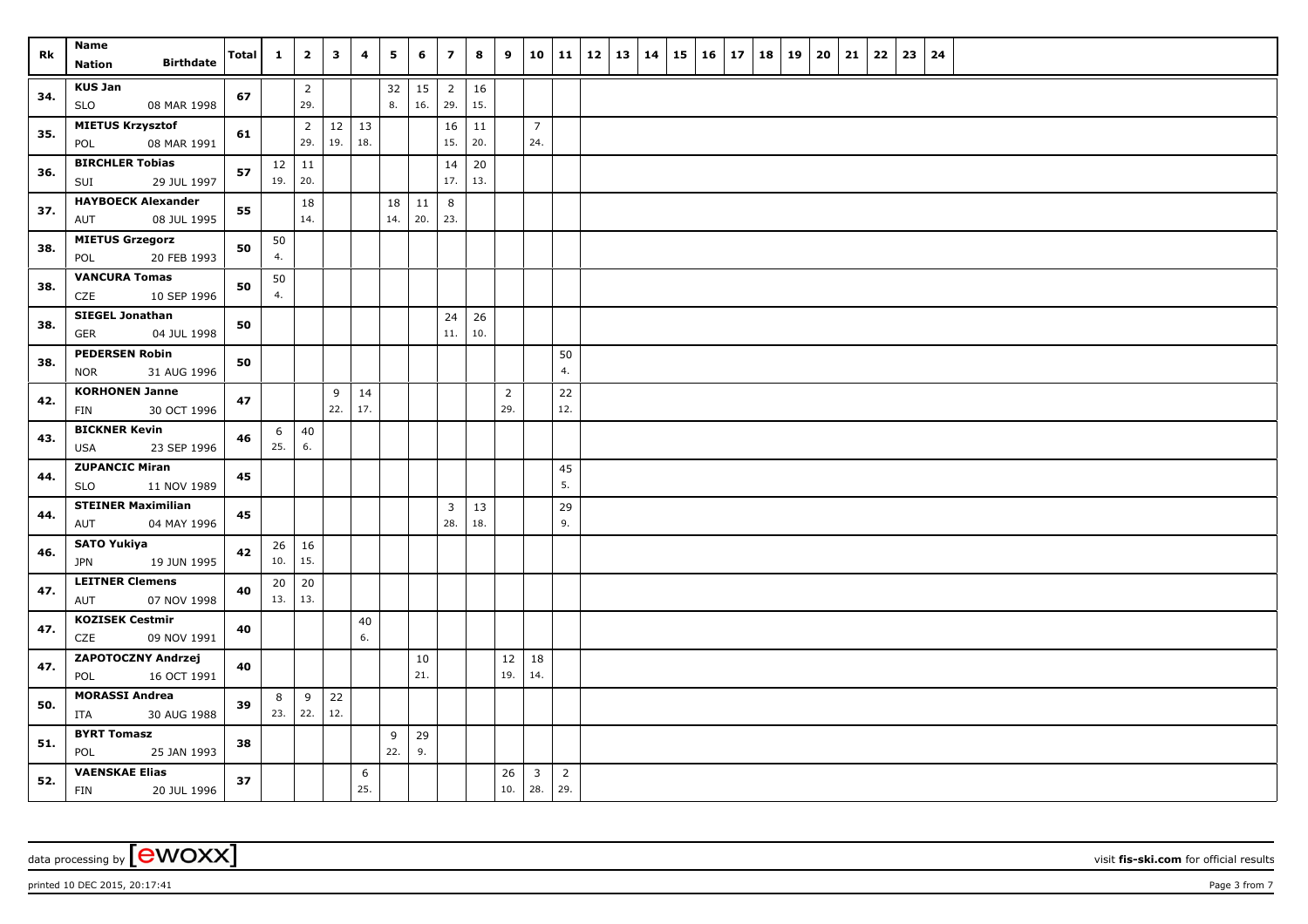| Rk  | Name<br><b>Birthdate</b>                                | Total | $\mathbf{1}$             | $\overline{\mathbf{2}}$ | $\mathbf{3}$ | 4                      | 5              | 6               | $\overline{7}$ | 8              | 9         | 10             | 11        | 12 | 13 | 14 | 15 16 | 17 | 18 | 19 | 20 | 21 | 22 | 23 | 24 |  |
|-----|---------------------------------------------------------|-------|--------------------------|-------------------------|--------------|------------------------|----------------|-----------------|----------------|----------------|-----------|----------------|-----------|----|----|----|-------|----|----|----|----|----|----|----|----|--|
|     | Nation                                                  |       |                          |                         |              |                        |                |                 |                |                |           |                |           |    |    |    |       |    |    |    |    |    |    |    |    |  |
| 53. | <b>NOMME Martti</b><br>07 AUG 1993<br>EST               | 36    |                          |                         | 24<br>11.    | 12<br>19.              |                |                 |                |                |           |                |           |    |    |    |       |    |    |    |    |    |    |    |    |  |
|     | <b>PASICHNYK Stepan</b>                                 |       |                          |                         |              |                        |                |                 |                |                | 16        | 20             |           |    |    |    |       |    |    |    |    |    |    |    |    |  |
| 53. | 09 JAN 1998<br><b>UKR</b>                               | 36    |                          |                         |              |                        |                |                 |                |                | 15.       | 13.            |           |    |    |    |       |    |    |    |    |    |    |    |    |  |
| 55. | <b>ANTONISSEN Lars</b><br>31 JUL 1995<br>NED            | 35    |                          |                         | 13<br>18.    |                        |                |                 |                |                | 13<br>18. | 9<br>22.       |           |    |    |    |       |    |    |    |    |    |    |    |    |  |
|     | <b>REISENAUER Janni</b>                                 |       | $11 \mid 22$             |                         |              |                        |                |                 |                |                |           |                |           |    |    |    |       |    |    |    |    |    |    |    |    |  |
| 56. | AUT<br>07 NOV 1997                                      | 33    | 20.                      | 12.                     |              |                        |                |                 |                |                |           |                |           |    |    |    |       |    |    |    |    |    |    |    |    |  |
| 57. | <b>HUBER Daniel</b>                                     | 32    |                          |                         |              |                        |                |                 |                |                |           |                | 32        |    |    |    |       |    |    |    |    |    |    |    |    |  |
|     | 02 JAN 1993<br>AUT                                      |       |                          |                         |              |                        |                |                 |                |                |           |                | 8.        |    |    |    |       |    |    |    |    |    |    |    |    |  |
| 58. | <b>JANOTA Konrad</b><br>POL<br>13 NOV 1994              | 30    |                          |                         |              |                        | $22$<br>12.    | 8<br>23.        |                |                |           |                |           |    |    |    |       |    |    |    |    |    |    |    |    |  |
|     | <b>ROMASHOV Alexey</b>                                  |       |                          |                         |              | 29                     |                |                 |                |                |           |                |           |    |    |    |       |    |    |    |    |    |    |    |    |  |
| 59. | 29 APR 1992<br><b>RUS</b>                               | 29    |                          |                         |              | 9.                     |                |                 |                |                |           |                |           |    |    |    |       |    |    |    |    |    |    |    |    |  |
| 60. | <b>COLLOREDO Sebastian</b>                              | 28    | $14 \mid 14$             |                         |              |                        |                |                 |                |                |           |                |           |    |    |    |       |    |    |    |    |    |    |    |    |  |
|     | 09 SEP 1987<br>ITA                                      |       | $17.$ 17.                |                         |              |                        |                |                 |                |                |           |                |           |    |    |    |       |    |    |    |    |    |    |    |    |  |
| 61. | <b>WALLACE Brian</b>                                    | 27    |                          |                         |              |                        | 6              | 15              | 6              |                |           |                |           |    |    |    |       |    |    |    |    |    |    |    |    |  |
|     | USA<br>03 JUL 1993                                      |       |                          |                         |              |                        | 25.            | 16.             | 25.            |                |           |                |           |    |    |    |       |    |    |    |    |    |    |    |    |  |
| 62. | <b>BOGATAJ Tine</b><br><b>SLO</b><br>11 MAY 1998        | 24    |                          |                         |              |                        | 12<br>19.      | 12<br>19.       |                |                |           |                |           |    |    |    |       |    |    |    |    |    |    |    |    |  |
| 63. | <b>LAVTIZAR Anze</b>                                    | 23    |                          |                         |              |                        |                |                 | 13             | 10             |           |                |           |    |    |    |       |    |    |    |    |    |    |    |    |  |
|     | SLO<br>02 MAY 1996                                      |       |                          |                         |              |                        |                |                 | 18.            | 21.            |           |                |           |    |    |    |       |    |    |    |    |    |    |    |    |  |
| 64. | <b>PYZHOV Sergey</b>                                    | 22    |                          |                         |              |                        |                |                 |                |                |           | 22             |           |    |    |    |       |    |    |    |    |    |    |    |    |  |
|     | 26 SEP 1996<br><b>RUS</b>                               |       |                          |                         |              |                        |                |                 |                |                |           | 12.            |           |    |    |    |       |    |    |    |    |    |    |    |    |  |
| 64. | <b>SOGARD Jonas Gropen</b><br>31 JUL 1996<br><b>NOR</b> | 22    |                          |                         | 15<br>16.    | $7\overline{ }$<br>24. |                |                 |                |                |           |                |           |    |    |    |       |    |    |    |    |    |    |    |    |  |
|     | <b>KVEDER Miha</b>                                      | 21    |                          |                         |              |                        | 15             | $6\phantom{.}6$ |                |                |           |                |           |    |    |    |       |    |    |    |    |    |    |    |    |  |
| 66. | 18 OCT 1993<br>SLO                                      |       |                          |                         |              |                        | 16.            | 25.             |                |                |           |                |           |    |    |    |       |    |    |    |    |    |    |    |    |  |
| 66. | <b>PITEA Sorin Iulian</b>                               | 21    |                          |                         |              |                        | 10             |                 |                |                | 9         | $\overline{2}$ |           |    |    |    |       |    |    |    |    |    |    |    |    |  |
|     | 09 JUL 1997<br>ROU                                      |       |                          |                         |              |                        | 21.            |                 |                |                | 22.       | 29.            |           |    |    |    |       |    |    |    |    |    |    |    |    |  |
| 68. | <b>PAVLOVCIC Bor</b>                                    | 20    |                          |                         |              |                        | $\overline{2}$ | 16              |                | $\overline{2}$ |           |                |           |    |    |    |       |    |    |    |    |    |    |    |    |  |
|     | <b>SLO</b><br>27 JUN 1998                               |       |                          |                         |              |                        | 29.            | 15.             |                | 29.            |           |                |           |    |    |    |       |    |    |    |    |    |    |    |    |  |
| 68. | <b>KYTOESAHO Niko</b>                                   | 20    |                          |                         |              |                        |                |                 |                | 5<br>26.       |           |                | 15<br>16. |    |    |    |       |    |    |    |    |    |    |    |    |  |
|     | 18 DEC 1999<br>FIN<br><b>ITO Masamitsu</b>              |       |                          |                         |              |                        |                |                 |                |                |           |                |           |    |    |    |       |    |    |    |    |    |    |    |    |  |
| 68. | JPN<br>27 FEB 1998                                      | 20    | $13 \mid 7$<br>18.   24. |                         |              |                        |                |                 |                |                |           |                |           |    |    |    |       |    |    |    |    |    |    |    |    |  |
|     | <b>MAYLAENDER Jan</b>                                   |       | $\overline{4}$           |                         |              |                        |                |                 | 8              | 8              |           |                |           |    |    |    |       |    |    |    |    |    |    |    |    |  |
| 68. | <b>GER</b><br>29 MAR 1992                               | 20    | 27.                      |                         |              |                        |                |                 | 23.            | 23.            |           |                |           |    |    |    |       |    |    |    |    |    |    |    |    |  |

 $p$ rinted 10 DEC 2015, 20:17:41  $p$ age 4 from 7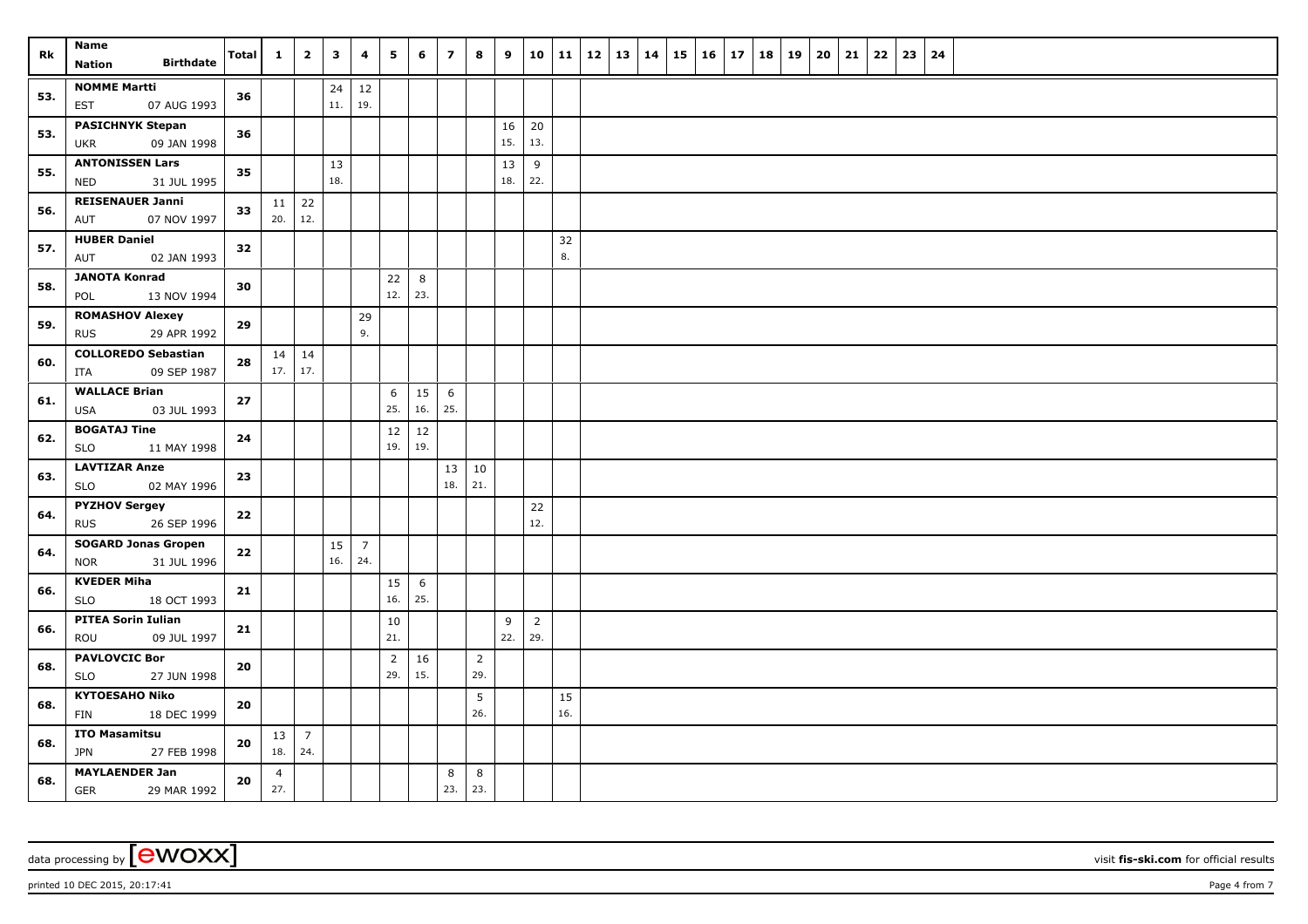| Rk  | Name<br><b>Birthdate</b><br>Nation                        | <b>Total</b> | $\mathbf{1}$                   | $\overline{2}$ | $\mathbf{3}$          | 4         | 5                     | 6 | $\overline{z}$ | 8         | 9         | 10                  | $\vert$ 11 | $12 \mid 13 \mid$ | 14 | 15 | $16 \mid 17$ | 18 | 19 | 20 | 21 | 22 | 23 | 24 |  |
|-----|-----------------------------------------------------------|--------------|--------------------------------|----------------|-----------------------|-----------|-----------------------|---|----------------|-----------|-----------|---------------------|------------|-------------------|----|----|--------------|----|----|----|----|----|----|----|--|
| 72. | <b>AALTO Antti</b><br>02 APR 1995<br>FIN                  | 19           |                                |                | $10\,$<br>21.         | 9<br>22.  |                       |   |                |           |           |                     |            |                   |    |    |              |    |    |    |    |    |    |    |  |
| 72. | <b>NIEMI Sami</b><br>16 FEB 1991<br>FIN                   | 19           |                                |                | $\mathbf{1}$<br>30.   | 18<br>14. |                       |   |                |           |           |                     |            |                   |    |    |              |    |    |    |    |    |    |    |  |
| 72. | <b>MITROFAN Nicolae Sorin</b><br>26 MAR 1999<br>ROU       | 19           |                                |                |                       |           | $\overline{3}$<br>28. |   |                |           | 15<br>16. | $\mathbf{1}$<br>30. |            |                   |    |    |              |    |    |    |    |    |    |    |  |
| 75. | <b>WENIG Daniel</b><br>GER<br>12 AUG 1991                 | 18           |                                |                |                       |           |                       |   |                |           |           |                     | 18<br>14.  |                   |    |    |              |    |    |    |    |    |    |    |  |
| 75. | <b>MAYLAENDER Dominik</b><br><b>GER</b><br>20 MAR 1995    | 18           |                                |                |                       |           |                       |   |                |           |           |                     | 18<br>14.  |                   |    |    |              |    |    |    |    |    |    |    |  |
| 75. | <b>BERGER Lars Brodshaug</b><br>16 MAR 1995<br><b>NOR</b> | 18           |                                |                | $\overline{2}$<br>29. | 16<br>15. |                       |   |                |           |           |                     |            |                   |    |    |              |    |    |    |    |    |    |    |  |
| 75. | <b>PREVC Domen</b><br><b>SLO</b><br>04 JUN 1999           | 18           | 18<br>14.                      |                |                       |           |                       |   |                |           |           |                     |            |                   |    |    |              |    |    |    |    |    |    |    |  |
| 79. | <b>MERILAEINEN Eetu</b><br>19 APR 1997<br>FIN             | 17           |                                |                | 8<br>23.              | 9<br>22.  |                       |   |                |           |           |                     |            |                   |    |    |              |    |    |    |    |    |    |    |  |
| 80. | <b>WAGNER Lukas</b><br>07 MAR 1995<br>GER                 | 16           |                                |                |                       |           | 16<br>15.             |   |                |           |           |                     |            |                   |    |    |              |    |    |    |    |    |    |    |  |
| 80. | <b>KASTELIK Dominik</b><br>09 JUN 1998<br>POL             | 16           |                                |                |                       |           |                       |   |                |           | 6<br>25.  | 10<br>21.           |            |                   |    |    |              |    |    |    |    |    |    |    |  |
| 82. | <b>KRASSNEGGER Jan-oswa</b><br>AUT<br>26 JUN 1997         | 15           |                                |                |                       |           |                       |   |                | 15<br>16. |           |                     |            |                   |    |    |              |    |    |    |    |    |    |    |  |
| 82. | <b>LEAROYD Jonathan</b><br>03 NOV 2000<br>FRA             | 15           |                                |                |                       |           |                       |   | 9<br>22.       | 6<br>25.  |           |                     |            |                   |    |    |              |    |    |    |    |    |    |    |  |
| 84. | <b>HOLIK Frantisek</b><br>CZE<br>23 OCT 1998              | 14           |                                |                |                       |           |                       |   |                |           |           |                     | 14<br>17.  |                   |    |    |              |    |    |    |    |    |    |    |  |
| 84. | <b>TKACHENKO Sergey</b><br>08 JUN 1999<br>KAZ             | 14           |                                |                |                       |           | 14<br>17.             |   |                |           |           |                     |            |                   |    |    |              |    |    |    |    |    |    |    |  |
| 84. | <b>KRAPEZ David</b><br>28 DEC 1993<br>SLO                 | 14           | $\overline{\mathbf{3}}$<br>28. |                |                       |           | 11<br>20.             |   |                |           |           |                     |            |                   |    |    |              |    |    |    |    |    |    |    |  |
| 87. | <b>POLASEK Viktor</b><br>CZE<br>18 JUL 1997               | 13           |                                |                |                       |           |                       |   |                |           |           |                     | 13<br>18.  |                   |    |    |              |    |    |    |    |    |    |    |  |
| 88. | <b>MEZNAR Mitja</b><br>30 JUN 1988<br><b>SLO</b>          | 12           |                                |                |                       |           |                       |   |                |           |           |                     | 12<br>19.  |                   |    |    |              |    |    |    |    |    |    |    |  |
| 88. | <b>STURSA Vojtech</b><br>CZE<br>03 AUG 1995               | 12           |                                | 12<br>19.      |                       |           |                       |   |                |           |           |                     |            |                   |    |    |              |    |    |    |    |    |    |    |  |
| 88. | <b>HOFFMANN Felix</b><br><b>GER</b><br>14 OCT 1997        | 12           |                                |                | $\overline{7}$<br>24. | 5<br>26.  |                       |   |                |           |           |                     |            |                   |    |    |              |    |    |    |    |    |    |    |  |

 $p$ rinted 10 DEC 2015, 20:17:41  $p$ age 5 from 7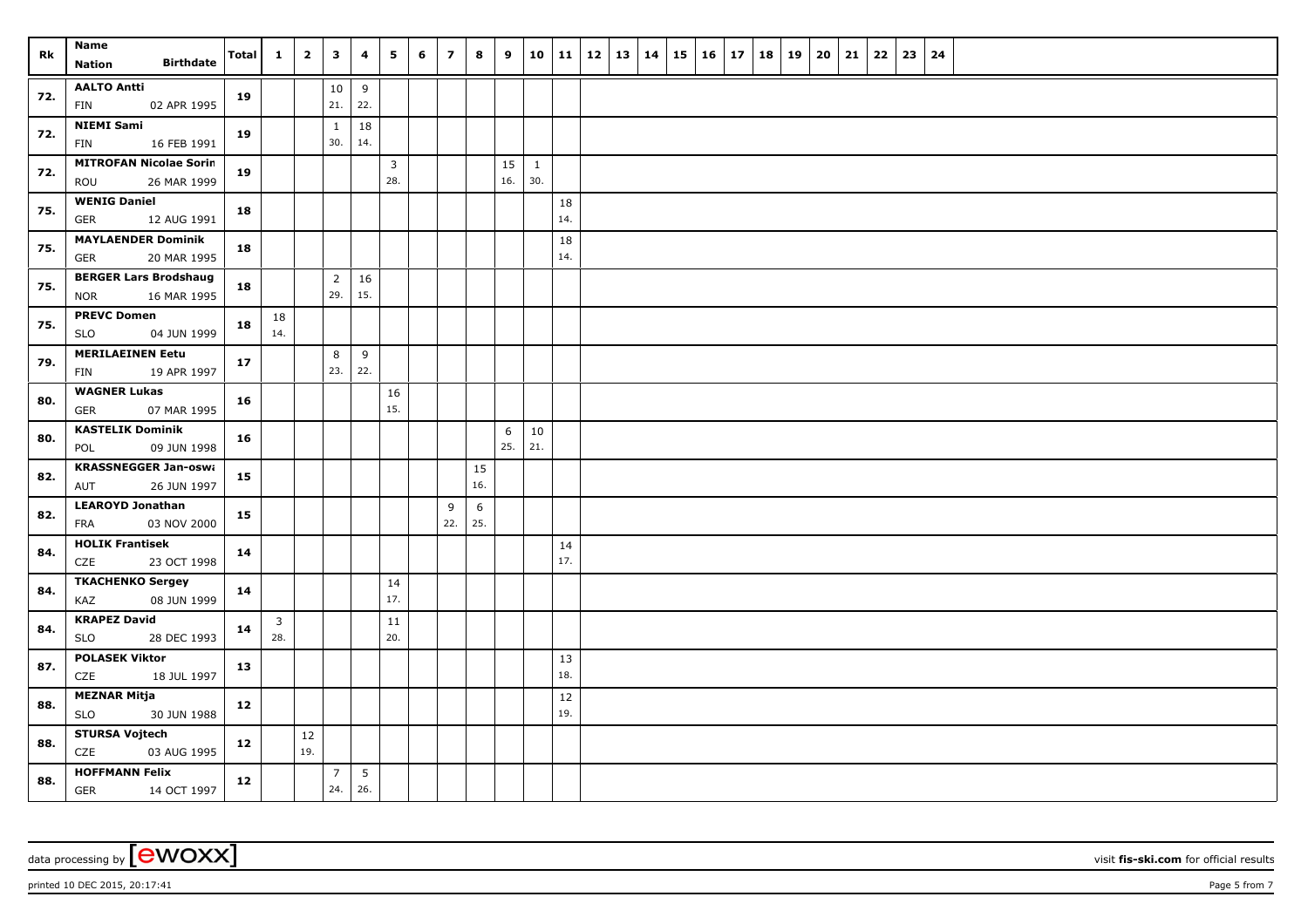| Rk   | Name<br><b>Birthdate</b><br>Nation                       | <b>Total</b>   | $\mathbf{1}$ | $\overline{2}$ | $\mathbf{3}$ | 4                   | 5                     | 6                              | $\overline{\mathbf{z}}$ | 8 | 9                     | 10                    | $\vert$ 11            | $12 \mid 13$ | 14 | 15 | $16 \mid 17$ | 18 | 19 | 20 | 21 | 22 | 23 | 24 |  |  |  |
|------|----------------------------------------------------------|----------------|--------------|----------------|--------------|---------------------|-----------------------|--------------------------------|-------------------------|---|-----------------------|-----------------------|-----------------------|--------------|----|----|--------------|----|----|----|----|----|----|----|--|--|--|
| 91.  | <b>GASIENICA Andrzej</b><br>04 NOV 1993<br>POL           | 11             |              |                |              |                     | 9<br>22.              | $\overline{2}$<br>29.          |                         |   |                       |                       |                       |              |    |    |              |    |    |    |    |    |    |    |  |  |  |
| 91.  | <b>ILOLA Anselmi</b><br>FIN<br>13 JAN 1995               | 11             |              |                |              |                     |                       |                                |                         |   |                       |                       | 11<br>20.             |              |    |    |              |    |    |    |    |    |    |    |  |  |  |
| 93.  | <b>DEMIR Ayberk</b><br>14 FEB 1997<br>TUR                | 10             |              |                |              |                     |                       |                                |                         |   |                       |                       | 10<br>21.             |              |    |    |              |    |    |    |    |    |    |    |  |  |  |
| 93.  | <b>LEHTINEN Aapo</b><br>FIN<br>13 JAN 1996               | 10             |              |                |              |                     |                       |                                |                         |   |                       |                       | 10<br>21.             |              |    |    |              |    |    |    |    |    |    |    |  |  |  |
| 93.  | <b>KARTA Samet</b><br>09 SEP 1993<br>TUR                 | 10             |              |                |              |                     | $\overline{4}$<br>27. |                                | 6<br>25.                |   |                       |                       |                       |              |    |    |              |    |    |    |    |    |    |    |  |  |  |
| 93.  | <b>HAUKEDAL Richard</b><br>31 AUG 1996<br><b>NOR</b>     | 10             |              |                |              |                     | $\overline{7}$<br>24. | $\overline{\mathbf{3}}$<br>28. |                         |   |                       |                       |                       |              |    |    |              |    |    |    |    |    |    |    |  |  |  |
| 97.  | <b>NOUSIAINEN Eetu</b><br>29 APR 1997<br><b>FIN</b>      | 9              |              |                |              |                     |                       |                                |                         |   | $\mathbf{1}$<br>30.   | 8<br>23.              |                       |              |    |    |              |    |    |    |    |    |    |    |  |  |  |
| 98.  | <b>SULTANGULOV Artur</b><br><b>RUS</b><br>07 MAR 1997    | 8              |              |                |              |                     |                       |                                |                         |   | $\overline{4}$<br>27. | $\overline{4}$<br>27. |                       |              |    |    |              |    |    |    |    |    |    |    |  |  |  |
| 98.  | <b>CINTIMAR Muhammet Ir</b><br>16 JUL 1997<br>TUR        | 8              |              |                |              |                     |                       |                                |                         |   | 8<br>23.              |                       |                       |              |    |    |              |    |    |    |    |    |    |    |  |  |  |
| 98.  | <b>SAKALA Filip</b><br>CZE<br>21 MAY 1996                | 8              |              |                |              |                     |                       |                                |                         |   |                       |                       | 8<br>23.              |              |    |    |              |    |    |    |    |    |    |    |  |  |  |
| 98.  | <b>KOGLER Patrick</b><br>19 APR 1997<br>AUT              | 8              |              | 8<br>23.       |              |                     |                       |                                |                         |   |                       |                       |                       |              |    |    |              |    |    |    |    |    |    |    |  |  |  |
| 98.  | <b>HAMMANN Petrick</b><br><b>GER</b><br>27 MAY 1995      | 8              | 8<br>23.     |                |              |                     |                       |                                |                         |   |                       |                       |                       |              |    |    |              |    |    |    |    |    |    |    |  |  |  |
| 103. | <b>OEDEGAARD Jesper</b><br>02 AUG 1998<br><b>NOR</b>     | $\overline{z}$ |              |                |              |                     |                       |                                |                         |   |                       |                       | $\overline{7}$<br>24. |              |    |    |              |    |    |    |    |    |    |    |  |  |  |
| 104. | <b>VILLUMSTAD Fredrik</b><br>21 MAR 1999<br><b>NOR</b>   | 6              |              |                |              |                     |                       |                                |                         |   |                       |                       | 6<br>25.              |              |    |    |              |    |    |    |    |    |    |    |  |  |  |
| 104. | <b>CONTAMINE Mathis</b><br>14 SEP 2001<br>FRA            | 6              |              |                |              |                     |                       |                                | 6<br>25.                |   |                       |                       |                       |              |    |    |              |    |    |    |    |    |    |    |  |  |  |
| 104. | <b>KLYMCHUK Andrii</b><br>10 DEC 1994<br><b>UKR</b>      | 6              |              |                |              |                     |                       | 6<br>25.                       |                         |   |                       |                       |                       |              |    |    |              |    |    |    |    |    |    |    |  |  |  |
| 104. | <b>RUPITSCH Markus</b><br>08 NOV 1997<br>AUT             | 6              |              | 6<br>25.       |              |                     |                       |                                |                         |   |                       |                       |                       |              |    |    |              |    |    |    |    |    |    |    |  |  |  |
| 104. | <b>WESTERHEIM Oscar P</b><br><b>NOR</b><br>03 JAN 1996   | 6              |              |                |              |                     | 6<br>25.              |                                |                         |   |                       |                       |                       |              |    |    |              |    |    |    |    |    |    |    |  |  |  |
| 104. | <b>KALINICHENKO Vitaliy</b><br><b>UKR</b><br>09 AUG 1993 | 6              |              |                |              | $\mathbf{1}$<br>30. |                       |                                |                         |   | 5<br>26.              |                       |                       |              |    |    |              |    |    |    |    |    |    |    |  |  |  |

 $p$ rinted 10 DEC 2015, 20:17:41  $p$ age 6 from 7